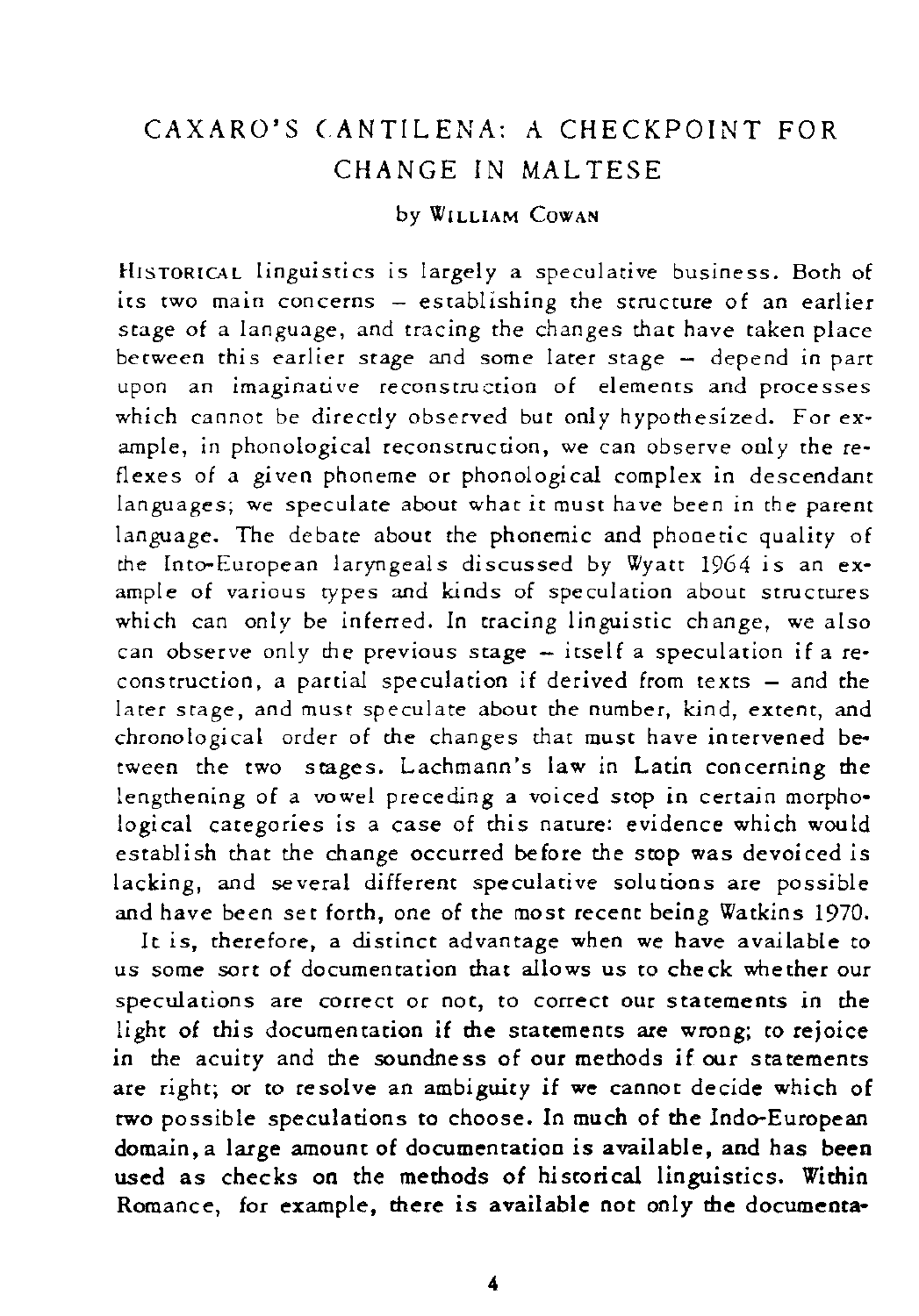tion that is Latin, useful for testing the validity of a reconstructed **P rota· Romance, but also in each language area a vast .lmounr of**  texts from the earlier post-Classical periods through the *middle*  ages to modern times, texts that allow scholars to find out whether the changes postulated did indeed take place, and in the order that their theoretical presuppositions indicate mey should have.

In Arabic, we are less fortunate than those working in most Indo-**European areas. It is true that we have the documentation of Oas**sical Arabic, corresponding roughly to Latin for Romance, but there is lacking that documentation between that stage and modern  $t$  times that is available in Europe. In effect, for most dialects, we have only two reference points for the history of Arabic: Classical Arabic of ca. 600 A.D., and, at the earliest, colloquial Arabic of the 19th century, with few or no intervening stages. The reason is, **of course, that for** non~linguis[ic **factors of** *social,* **culrural and**  political import, the documentation in the Arabic-speaking areas of the world has always been written in Classical Arabic, not in the descendant colloquial dialects, and almost always in the Arabic **writing system, one that is an excellent instrument for Classical**  Arabic, but a poor one for noting dialectical variants, or for inadvertently revealing a colloquial bias underlying a Classical text. **Nuances of vocalic variation are not easily noted in a script that**  normally does not indicate short vowels, and has high ly traditional methods of writing long vowels.

Maltese is an exception to this state of affairs. It is a dialect in which the speakers *did* not adhere to a Classical norm in their writing, and *did* not use either the Arabic script, or another Semitic script like Hebrew, for their writing. The problem with the Maltese writings is their scarcity: there are very few texts, especially from the earlier time of the formation of the Maltese dialect in the middle ages. Even when we consider texts written by non-native speakers of Maltese, the amount is still very small. It is a distinct advantage, therefore, to discover any Maltese text of an earlier period which might be of documentary value in the establishment of changes in Maltese. Such is the text of Peter Caxaro's *Cantilena,*  discovered by Wettinger and Fsadni in 1966 and published by them with commentary in Wettinger and Fsadni 1968. This turns out not only to be an early text, but is the earliest text so far discovered of Maltese, It must have been composed before me year 1485, the year of Caxaro's death, and could have been composed as much as

s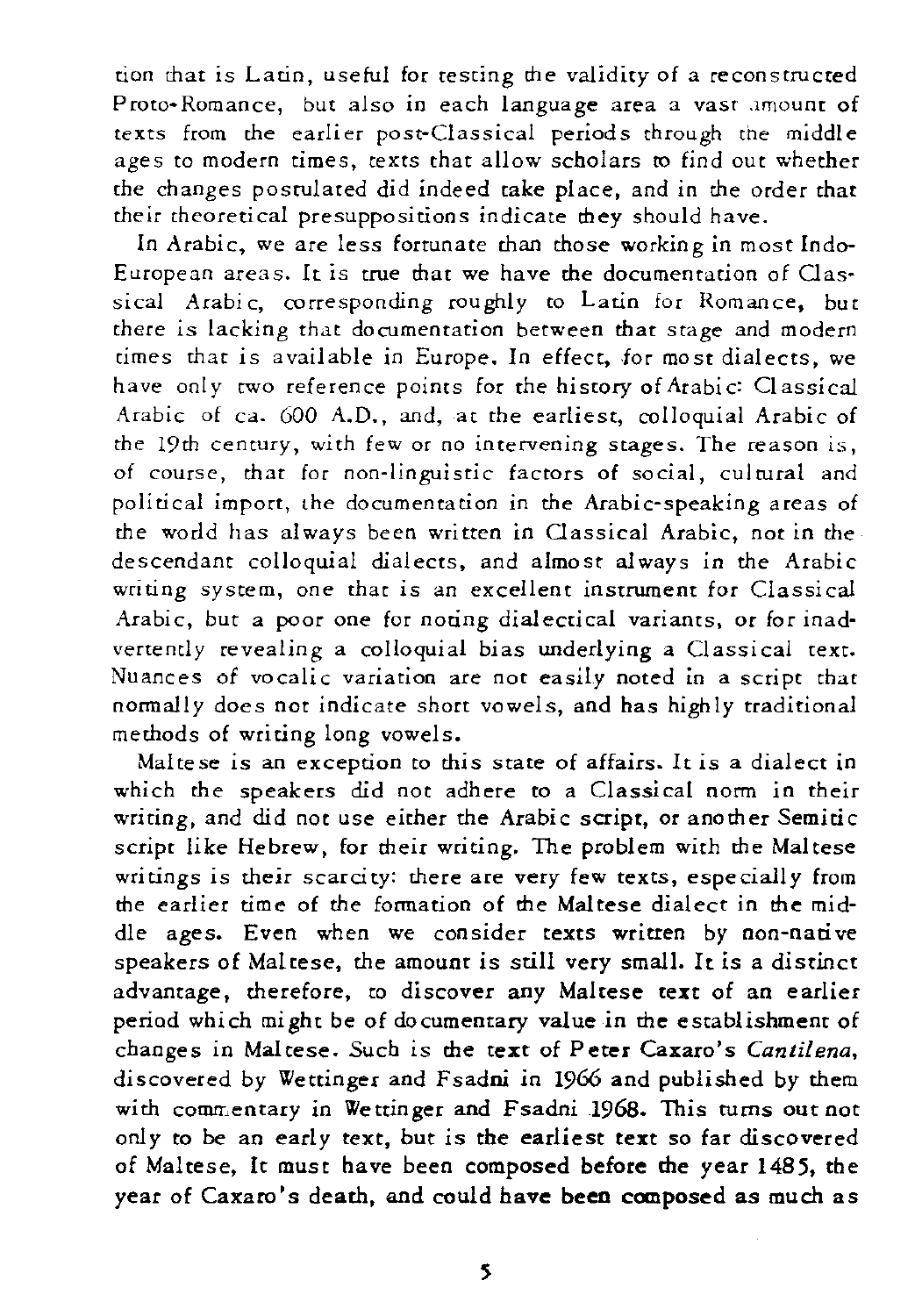40 years earlier. It is therefore potentially valuable as an indicator of what had and what had not changed by Caxaro's time in the process of Arabic becoming Maltese.

I would like to focus attention upon two changes in particular as **examples of the value of documented intermediary stages for the**  establishment of the extent, shape and chronology of changes that **in** *the* **lack of** *such* **documentation** \"'~'''),11(~ **remain in the realm of**  speculation. The changes are those dealing with the long vowel /d:/, **and the short pretonic** /a/ **in an open syILlble.** 

**The traditional** *unala,* **or frooting and raising of long** /a:/ **in Ara·**  bic, is expressed in Maltese by the development of *la:!* to *liel* in **plain, that** *is,* **non.emphatic or non-back environment: Classical /k.l:n/ 'he was', Maltese Iklen/. In errphatic, i.e. either preceding vr following an emphatic consonant, or back, I.e. following but not**  preceding  $/x$ , q, h, 9, or  $y'$ , environments it remains  $/az/$  in Mal**tese as it does in most other dialects that exhibit this feature:** Classical  $\sqrt{2}$ insa:b/ 'was found', Maltese  $\sqrt{2}$ insá:p/. In addition, when the  $/a$ :/ was unstressed at the end of the word, or followed only by Classical /<sup>2</sup>/ or /h/, it remained /a/ in Maltese; i.e. it **was shortened. but not raised or fronted. It is identical with the**   $/a$  **that represents the short vowel**  $/a$  **in this position, as in** /séna/ 'year', Classical /sana/. Examples are Classical /mata:/ 'when', Maltese /méta/; Classical /'alla:h/, Maltese /'alla/; Classical /sawda:'/ 'black (fem. sg.)', Maltese /sé wda/. There is **no** *lmala* **of the** */a:1* **in these positions. It seems a reasonable assumption, given the uniformity of the reflexes in** *this* **position, that**  the final *Ihl* and the final/'/ were elided, making all three types of word end in /a:/. Since final /a:/ does not exhibit the results of imala as does non-final /a:/, we must seek for a historical explanation for the split of /a:/ into these two reflexes /ie/ and /a/. There are at least two explanations that come to mind: (1) final / \_,,/ did undergo *imala* just as did non-final *la:l,* then lost it, undergoing subsequent changes which eliminated all traces of a previous fronting and raising; or (2) final /a:/ did not undergo *imala* at all, possibly by virtue of becoming shortened in final position, as did final /i:/ and /u:/, and hence being no longer susceptible to the fronting and raising process, a process which did not affect the original final short *la/.* The evidence of Classical Arabic and modern Maltese does not give us grounds for a choice as to one or another explanation: both are equally probable. When we **turn** to the

6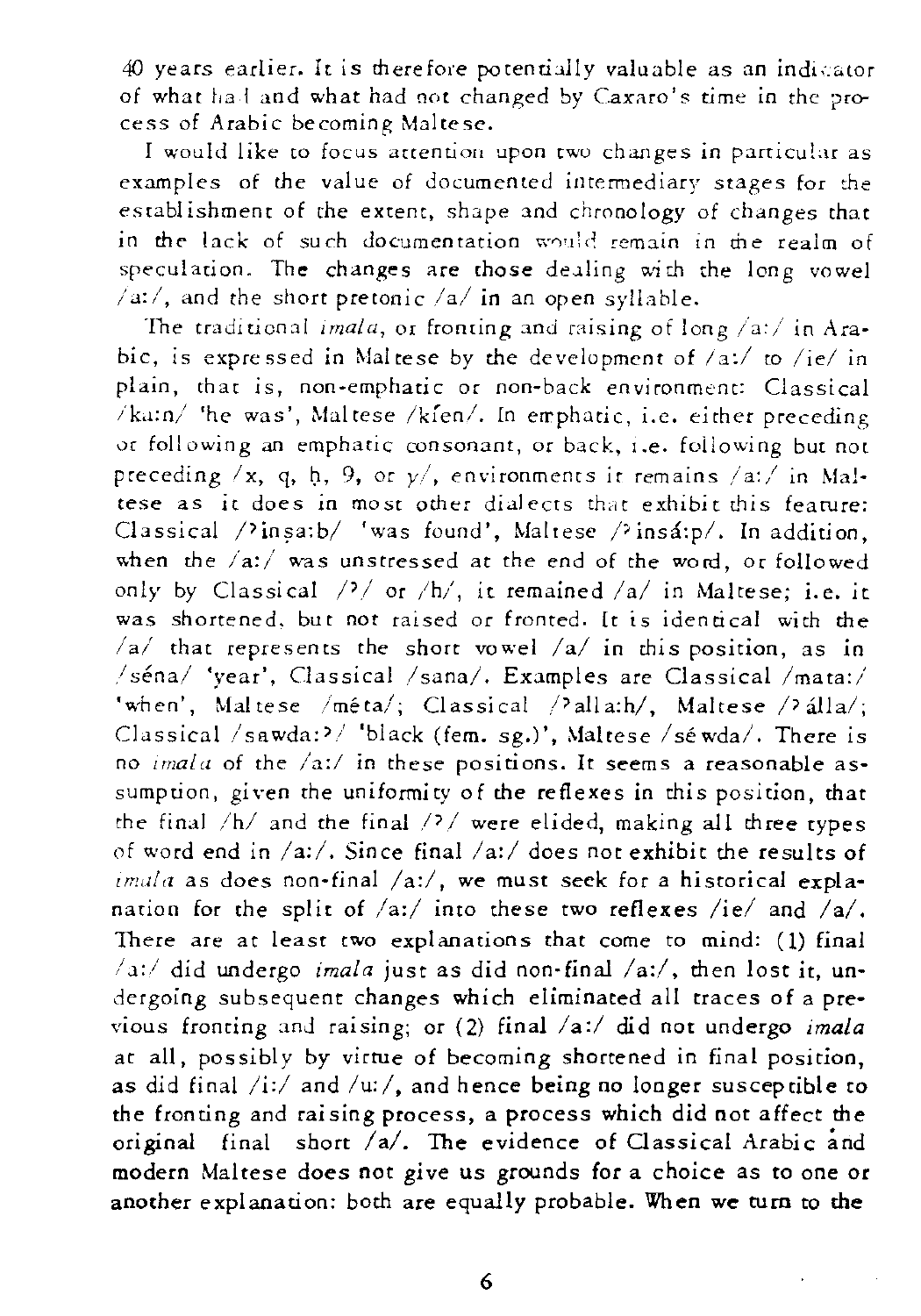material from Caxaro, however, the speculation that /a:/ underwent *imala* in all positions, then was shortened in final position and fell together there with /a/ is corroborated: in Caxaro, both final and non-final *1 a:1* are rendered *bye,* presumably a mid- fron t unrounded vowel (i.e. one that has been raised and fronted from a low central position), in plain environments: Classical /ji:ra:ni:/ 'my neighbors', Caxaro *gireni*, Maltese /jirieni/; Classical /zama:n/ 'time'. **Caxaro** *zimen,* **Maltese** *Izmlen/;* **Classical Isi:sa:n/ (foundations',**  Caxaro *sisen,* Maltese *Isisfen/;* Classical *Imaka:nl* 'place', Caxaro *miken*, Maltese /mkien/ 'nowhere'. For contrast, the /a:/ in emphatic non-final positioQ *is* seen in Classical *l'al>ara:<li:1*  'the lands', Caxaro *liradi*, a form which does not occur in modem Maltese. For the final /a:/ in a plain environment we have the following: Classical *Iya:!* 'oh', Caxaro *ye,* Maltese *Iya/;* Classical *11.1:/* 'no', Caxaro *le,* Maltese *lIe!;* Classical *l-ha:1* 'her', Caxaro *-be,* Maltese *I-a/;* Classical *Imawla:1* 'lord', Caxaro *mule,* Maltese  $/m<sub>u</sub>:la/$ , a form which occurs only in place names; Classical /'amma:/ 'but', Caxaro me, Maltese /'imma/; Classical /humma:/ 'there', Caxaro *hemme*, Maltese /'emma/; Classical /sawda:'/ 'black (fem. sg.)', Caxaro *seude,* Maltese *Isewda/.* Classical *Ima:/* **'not' does not occur final in the poem, but does occur as a**  prefix *me-* in *mensab* 'was not found', and is probably joined to the following word for purely orthographic reasons. In modern Maltese it is /ma/. It is noted that with the exception of /le/ 'no', all these words end in *I-al* in modem Maltese. Again for contrast, final *la:1* in an emphatic environment is *a* in Caxaro: Classical *Ibayda:'1* 'white (fern. sg.)', Caxaro *bayda,* Maltese *Ibayda/.* The changes that seem to have occurred are:

1. a:  $\rightarrow$  *e* in all positions; i.e.  $\sqrt{\text{i}:}$ ra:ni:/  $\rightarrow$  *gireni*, and /mawla:/  $\rightarrow$ *mule* 

2.  $e \rightarrow a$  in final position; i.e.  $mule \rightarrow /mú:la/$ 

3. e~ie in all positions where it still occurred: i.e. *gireni* <sup>7</sup> *Ijinenil* 

If we examine documentaty material that comes after Caxaro, we find that by the time of Megiser in 1588, roughly 100 years later, (quoted in Cowan 1964) the plain non-final *e* had become diphthongi zed to *lie/:* Megiser writes *-bliet* 'country', for Classical /bila:d/, mnieher 'nose' for Classical /mana:xir/, *siech* for Classical /sa:q/, chtieb 'three' for Classical / Oala: Oa/, and *s/niema*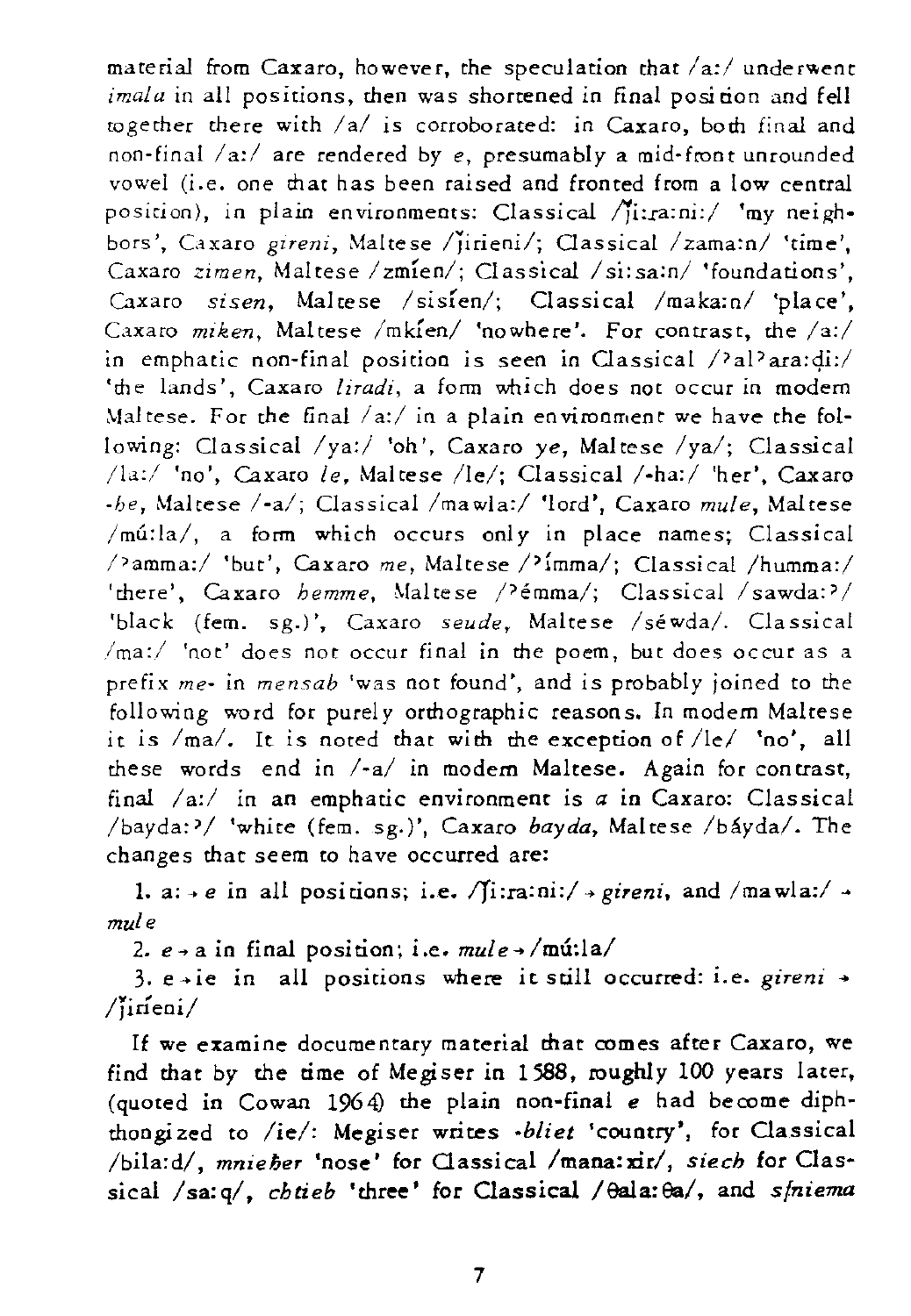'eight' for Classical /  $\theta$ ama:niya/. In final position, the evidence is scantier: for Classical /<sup>2</sup>alla:h/ 'God', Megiser writes *alla*, with an expected emphatic final *la/.* For Classical *Isama:'1* 'heaven' **he writes semme, with the final e that was the reflex in Caxaro's**  time. For Classical /dunya:/ 'world' he writes *digna*, with the modern reflex *a.* For Classical /?alma:?/ 'water' he writes *elma*, also with the modern reflex. It is possible that Megiser recorded Maltese when the change from final *e* to final *lal* was in progress, so to speak, and had affected the words for 'world' and 'water', but had not affected the word for 'heaven'. *By* the time of Bonamico's Sonnetto in 1672, again roughly 100 years after Megiser (quoted in Wettinger and Fsadni 1968), the only reflex for final Classical  $/$ a: $/$ **or /a:;>/ is** *a.* **Bonamico writes** *sceta* **Irain' for Classical /slca::>/,**  sema 'heaven' for Classical /sama:<sup>2</sup>/, *hena* 'happiness' for Classical  $/\text{hana:}$ <sup>2</sup>/, and  $\text{-}nq$  'us' for Classical  $/\text{-}nq$ :/. Whatever the status of the reflexes of final Classical long /a:/ in Megiser's time, by Bonamico's time the change to *lal was* complete.

A second problem of sound change can be partially resolved by examining the data from Caxaro. In Maltese, a Classical short unstressed /i/ or /u/ in an open initial syllable was elided in all environments: Classical /hima: r/ 'donkey', Mal te se /hma: r/, Classical *Isufu:fl* 'lines', Maltese *Isfu:f/.* The Classical short *lalin*  this position, however, was elided only in plain environments: Classical /zama:n/, Maltese /zmien/, but Classical /naôi:f/ 'clean', Maltese /nadi:f/. From the evidence of Classical Arabic and Maltese only, there are two possible explanations for the path of change followed by this /a/ in plain position: either (1) it was elided directly, as were /i/ and /u/, or (2) it was raised to /i/ (or possibly *lul,* but this is less likely than *li;* since there was already the precedent for fronting and raising of low central vowels in the *imala* that affected the *la:/),* then elided. That is, *did* the change consist of one change for /a/, in which all short vowels in the requisite environments were elided, or did it consist of two changes for *lal* in which it was raised, then elided. Examination of Caxaro's material shows that the second formulation is correct: items which had *lal* in Classical *in* the proper environments show up with *i* in Caxaro: Classical /zama:n/ 'time', Caxaro *zimen*; Classical /maka:n/ 'place', Caxaro miken. In non-plain environments the *lal is* found as such: Classical *Ihaki:m/* 'governor', Caxaro *chakim.* An apparent exception is Caxaro's *limayl* **'r** hoped',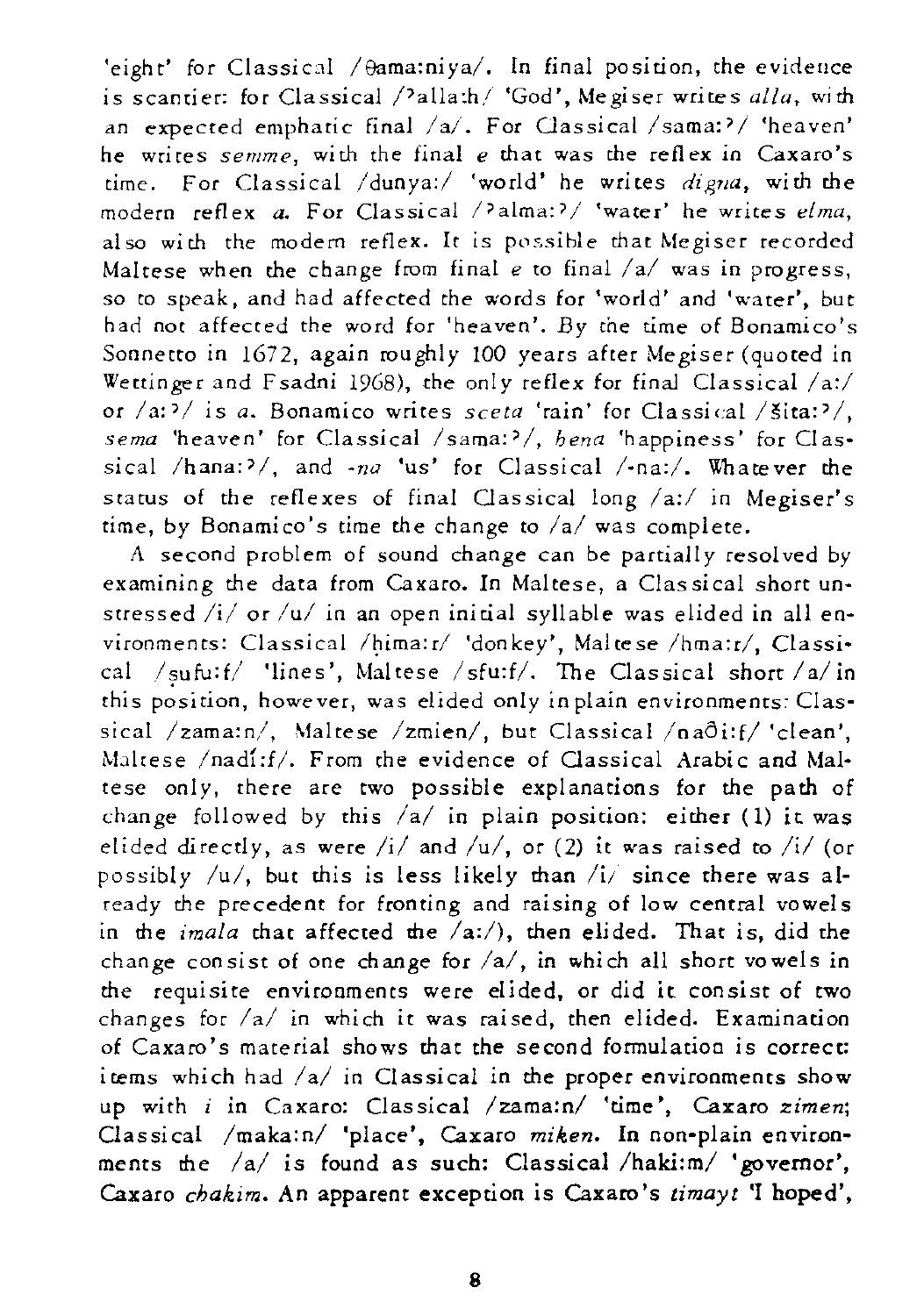Classical /<sup>2</sup>ittama9t/, Maltese /<sup>2</sup>ittamayt/, where the /a/ following the  $/t/$  should have been preserved, being in an emphatic environment. However, the same word is also spelled  $t_{\text{H}m,\text{UV}}$  in Caxaro, a possible indication of a vowel which was neither  $\frac{1}{4}$  nor /u,' not *lal,* but one for which he had no ready symbol, i.e. an emphatic  $a$ . This presupposes that the feature of consonantal emphasis was still presenrin the Maltese ofCaxaro's *time.* There are other examples of i in Caxaro coming from Classical /a/ in the positions we are considering, but they are more problematical, being from longer words of less certain reading. If *xideu* 'recital' could be traced to a formation like /šadaw/ or \*/šada: w/, from Classical  $\delta$  /  $\delta$  adw/ 'singing', the *i* in the first syllable would be an example of this change. Similarly, if *rimlline* 'has thrown me' could be traced to a formation like  $*/$ rama:tni/, Classical /ramatni:/ 'she threw me', this  $i$  in the first syllable of Caxaro's form would be another example. Also if *mirammiti* 'my house' is from an earlier type  $/$ maramma $/$  'wall', then its first  $i$  is a further example. What Caxara's material cannot resolve is whether the *lil* resulting lrom *lal*  was elided at the same time as or later than the original /i/ and *lu/.* That is, a possible sequence 01 events in that /i/ and */ul*  were elided while *lal* was still *la/;* then, when */al* was raised to *iii,* it too was elided. Another possible sequence of evenrs is that *lal* was raised to *li/,* then both original *lil,* and *lil* resulting from  $/a/$  were elided at the same time, with  $/u/$  being elided before, with, or after the two /i/'s. Unfortunately there are few clear examples of Classical /i/ or /u/ in this position for comparison and the evidence they present is problematical. If the initial *be-* of *betiragin* 'with steps' goes back to Classical /bi-/, this could be an indication of the retention of the original /i/. And if Caxaro's *tred 'you* want' goes back to a Classical *lruri:d/,* this could be an indicarion of the elision of the *lu/.* Neither of these two examples are cogent enough to allow me to make a firm decision on this sequence of events. When we compare this material with that of Megiser, we *see* that all the vowels in question had been elided: Megiser writes *guir* (emended to *gbir*) 'big' for Classical /kabi:r/, *schechen* 'little' for Classical *\*/sukayken/, rrmieher* 'nose' for Classical /mana:xir/, *embit* 'wine' with epenthetic initial *e*- for Classical /nabi: $\delta$ /, *flus* 'money' for Classical /fulu: s/, chtieb 'book' for Classical /kita: b/, and the aforementioned numbers for 'three' and 'eight'. One exception is *(uchir*, Classical /faqi:r/

9